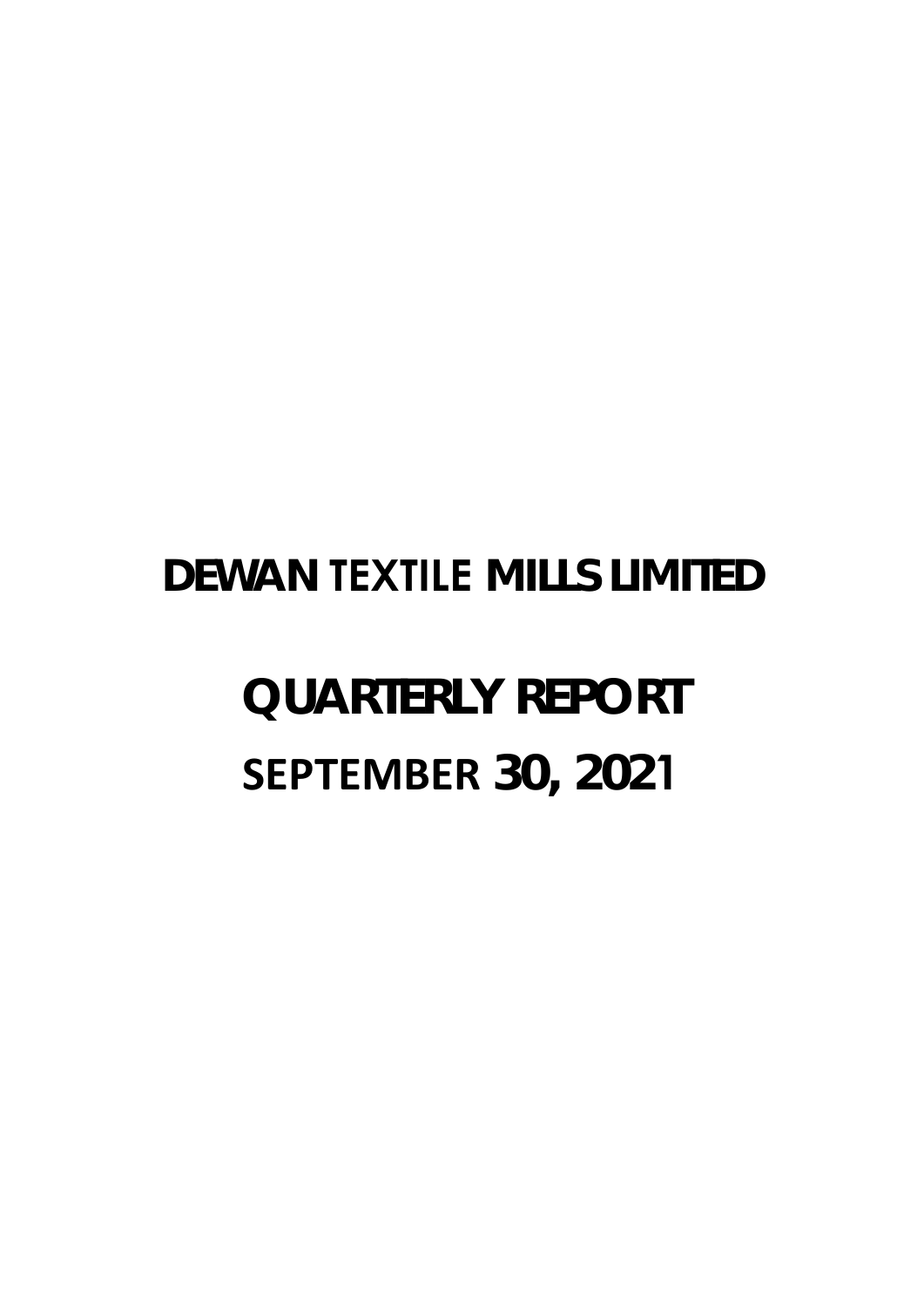# **DEWAN TEXTILE MILLS LIMITED DIRECTORS' REPORT**

# **IN THE NAME OF ALLAH; THE MOST GRACIOUS AND MERCIFUL**

# IF YE GIVE THANKS, I WILL GIVE YOU MORE **(HOLY QURAN)**

The Board of Directors of your Company is pleased to present unaudited condensed interim financial statements for the first quarter ended September 30, 2021 in compliance with the requirements of section 237 of the Companies Act, 2017 and code of corporate governance issued by Securities and Exchange Commission of Pakistan.

# **Operating results (Factory Shutdown):**

Company's net revenue (Stock Sales) for first quarter was Rs. 90.224 million as compared to net revenue of nil of the corresponding period of last year due to closure of operations. The Company, for the time being, has suspended its manufacturing operations since December 2015 which could not be resumed due to adverse scenario faced by the industry and working capital constraints.

The condensed interim financial statements have been prepared using going concern assumption as the company has approached its lenders for further restructuring of its liabilities, which is in process. Management is hopeful that such revision will be finalized soon which will enable the company to resume its operations.

# **Future Outlook**

Management is endeavoring to resume the production of the company as soon as the situation in near future improves, restructuring of the company is finalized and sufficient working capital is provided. At present, it is becoming more difficult to compete in international market, due to continues increase in cotton prices i.e., local (KCA Rate Rs.15,300/‐Maund) as well as international cotton markets (New York Cotton @ \$1.09/Lbs.) both are touching to a decade high price, higher cost of production, uncertainties in currency devaluation, increase in inflation and overall political & economic conditions. Even though the Government implemented policy measures to control the inflation, however, still a lot needs to be done to bring it to quite manageable level. The raw material availability at competitive prices, currency stability and most importantly the Country's ability to keep up the export orders' momentum will primarily determine the times ahead. Some further initiatives from the government are also expected to make the textile industry sustainable, especially smooth supply of Power at affordable tariff, continuation of long-term concessionary financing facility for boosting investments in new capacity expansion and up‐gradation of technology. The government should also encourage local production and import substitution through duty cut, tax incentives on investment in manufacturing and early release of tax refunds, and it should create a level playing field for domestic supplies compared to imports.

#### **Conclusion**

In conclusion, we bow beg and pray to Almighty Allah, Rahman-o-Rahim, in the name of our beloved Prophet Muhammad (Peace be upon him) for the continued showering of his blessings, Guidance, strength, health and prosperity to us, our company, country and nation, and also pray to Almighty Allah to bestow peace, Harmony, brotherhood and unity in true Islamic spirit to whole of Muslim Ummah; Ameen: Summa Ameen

LO‐MY LORD IS INDEED HEARER OF PRAYER (HOLY QURAN)

By and under Authority of the Board of Directors

**Ishtiaq Ahmed** 

**Chief Executive Officer** 

**Haroon Iqbal Director** 

Dated: October 26, 2021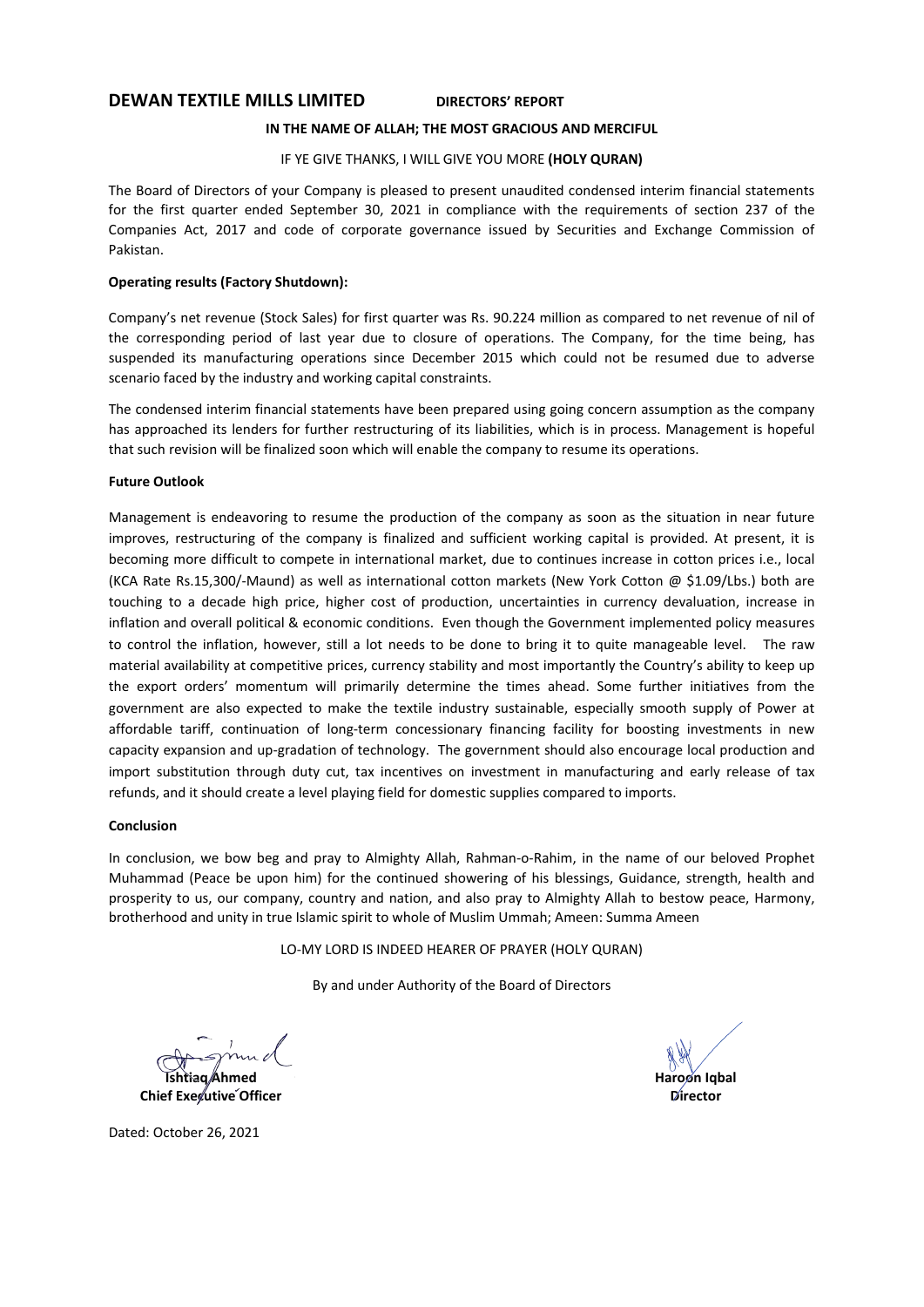# ديوان ثبكشاش لزلميتذ ڈائریکٹرزر پورٹ

محتر مشيئر هولڈرز، السلام عليم، <del>م</del> ہے کہ کہنی کے بورڈ آف ڈائریکٹر دکپنیزا یکٹ، 2017 کی دفعہ 237 اور کیو رٹی اینڈ ایکسچینج کمیشن آف پاکستان کے جاری کروہ کوڈ آف کارپوریٹ گورنس کے تحت 30 ستمبر 2021 ، پڑھتم ہونے والی پہلی سہ ماہی کے غیر آ ڈٹ شدہ عبوری مالیاتی حسابات پیش کررہے ہیں۔

بالياتي نتائج وركار كردگي: (پيادار معطل ) یہلی سہ ماہی کے دوران کمپنی کےخالص فروخت (اسٹاک)مبلغ 90.224 ملین روپےرہمی اورگز شتہ سال کی پہلی سہ ماہی میں پیداوار معطل ہونے کی وجہ سے صفر رہی کے پنی نے وقتی طور پر <sub>ت</sub>مبر 2015ءے اپنی پیداوار کے ممل کومطل کر دیا ہے جوکہ صنعت میں ما مسلمات مارکیٹ میں طلب کی کمی اورکام چلانے کے لیے سرمایہ میں کمی کی دجہ ہے

مالیاتی حسابات چلتی ہوئی کمپنی کے جاری کر دہ امور کے تخت مرتب سے گئے ہیں کیونکہ پنی نے اپنے قرمار اور اس کے تابط کیا ہے کہ اسکے اس کے اسکے اس کے اسکے اس کے اس کے اس کے اس کے اس کے اس کے جوان کے زیرِغور ہے ۔انظامیہ کامید ہے کہ ریفلر ٹانی حلد کھمل ہوجائے گی جس سے کمپنی کوایٹی پیداوار بحال کرنے میں مدد ملے گی۔

# متغنل وايك نظره

اس وقت مقامی روئی (KCA/ریٹ 15,300 روپے من ) کے ساتھ ساتھا میشنل کاٹن مارکیٹس (نیویارک کاٹن \$1.09/Lb) کی زیا دہ ڈیتوں ،زیا دہ پیداواری لاگت، کرنسی کی تد رمیں کمی ورا فراط زرمیں اضاف معاشی اور بیاسی عدم استحکام کے باعث بین الاقوامی مار باسکر است کا کرنا است کے مہنگائی پر قابو پائے کےلئے پالیسی اقدامات پڑمل درآمد کیا،تا ہم اے قائل انظام طح پر لانے کےلئے ابھی بہت پچھ کرنے کی ضرورت ہے ۔خام مال کی دمتیا پی اور قیمتیں،کرنسی کو پنجگم اورسب سے اہم ہے کہ برآمداتی آرڈرز کی رفیارکوبرقرارر کھیلی کلکھلا حیت بنیا دی طور پرآنے والے وقت کاتعین کرےگی ساسٹیٹ بینک آف پا کستان کی طرف سے دی جانے والی عارضی اقتصادی ری فنانس سہولت کے بیتیج میں اگلے مالی کے آغازے پیداواری صلاحیتوں میں اضافہ ہوگا۔ پر آمدی آرڈ رز کی موجودگی پڑھتی ہوئی صلاحیتوں کو پورا کرنے اورملک کی معاشی خوشحالی کے لیے اہم ہوں گی۔ ٹیکشائل انڈسٹری کو پیچکم بنانے کے لیے حکومت کی جانب سے مزید اقد امات خاص طور پرستی قیمت پر گیس کی مستقل فراہمی ،نئ صلاحیت میں توسیع اور ٹیکنالوجی کی اپ گریڈیشن میں سرمایہ کارکی میں اضافہ کیلئے اور اپنی فنانسنگ کالشکسل کی توقیح ہے ۔ حکومت کوڈیوٹی سنگ مینوفینچرجم۔ میں سر مارکاری پرلیکس کی مراعات اور پر آمدکنندگان کے لیے ٹیکس ریفنڈ کی جلداتھ کے ذریعے مقامی درورا مدکے متبادل کی بھی حوصلہا فزائی کرنی جائے اورا ہے درآمدات کے مقابلے میں گھریلورسد کےلیے برابری کامیدان بنانا جاہے۔

المبادنشكراودشجه آخر میں ہم اللہ تعالیٰ رحمٰن ورحیم سے دعا کرتے ہیں کہ واپنے سبیب حضرت مجم<sup>ن</sup>ظیل اپنی رحمت ہدایات اورفضل وکرم ہم پرای طرح قائم رکھے جوکہ بیمرف ہم پر بلکہ ہماری کمپنیااورہارے ملک دقوم رہیں اپنی رحمت،ا زل کرے ہم اللہ تعالیٰ سے رہیمی دعاکرتے ہیں کہ تمام سلسلہ کے مامین صحیحاسلامی حذب،اخوت اور بھائی حا رگی پیدا کرے۔ أتين مميرا تين -

هارون ا**ت**بال ذائريكشر

میرایروردگاریقیناً ہماری دعا وَں کو سنتاہے۔(قرآن کریم) بورڈ آف ڈائر یکٹرزکی جانب سے

Arginal اشتياق الحر<sup> اللا</sup><br>چيف! يگز يکن<del>دا</del>فيسر<br>کراچي؛ مورى: 26اكتوبر 2<u>02</u>1ء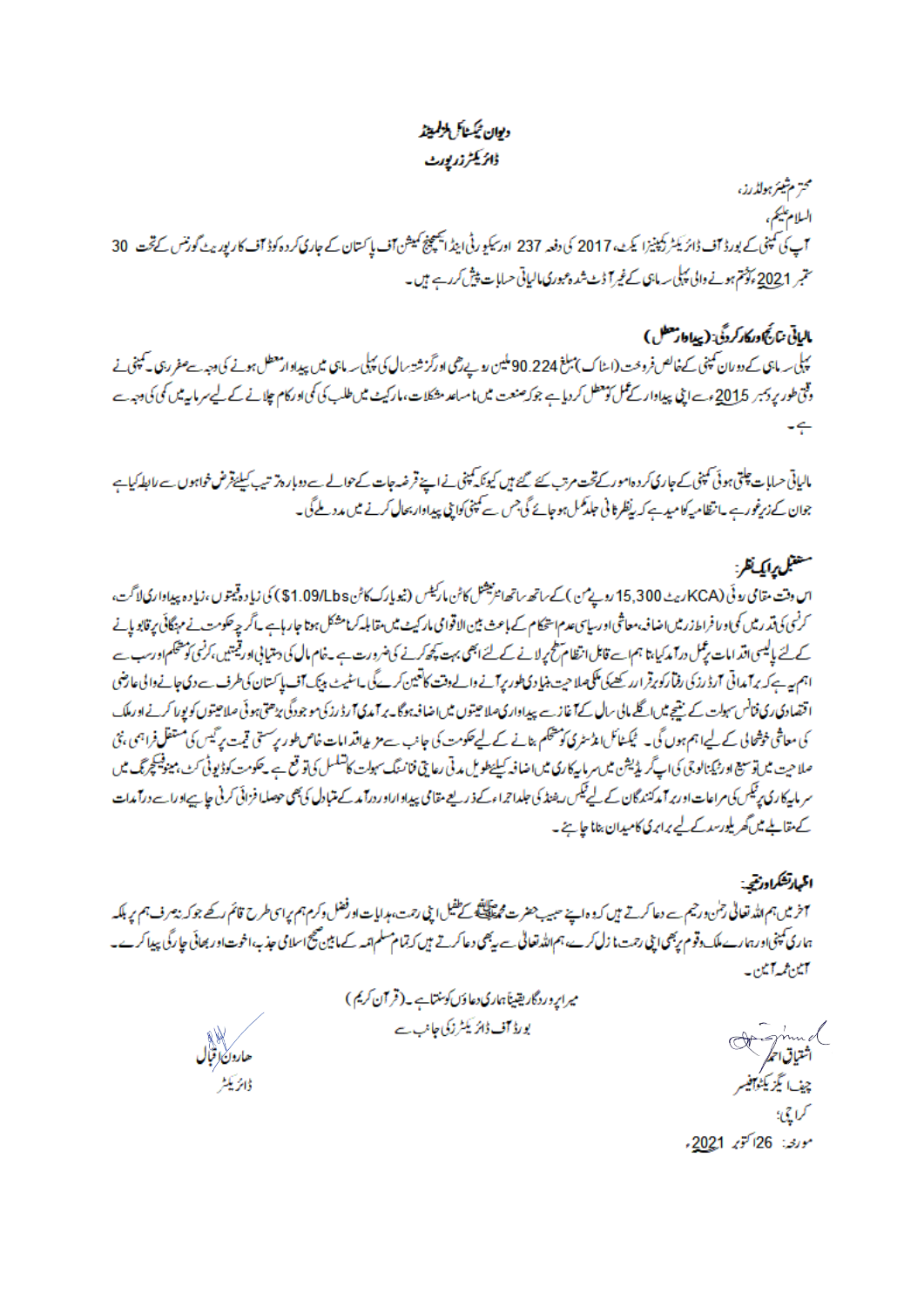# **DEWAN TEXTILE MILLS LIMITED CONDENSED INTERIM STATEMENT OF FINANCIAL POSITION AS AT 30TH SEPTEMBER, 2021**

|                                                               | <b>Notes</b> | (Un-Audited)<br><b>July-Sept</b><br>2021 | (Audited)<br><b>June 30,</b><br>2021 |
|---------------------------------------------------------------|--------------|------------------------------------------|--------------------------------------|
| <b>EQUITY AND LIABILITIES</b>                                 |              | (Rupees)                                 |                                      |
| <b>SHARE CAPITAL AND RESERVES</b>                             |              |                                          |                                      |
| Authorized share capital                                      |              |                                          |                                      |
| 50,000,000 (2021:50,000,000) Ordinary shares of Rs. 10/- each |              | 500,000,000                              | 500,000,000                          |
| Issued, subscribed and paid-up share capital                  |              | 460,646,090                              | 460,646,090                          |
| <b>Revenue Reserves</b>                                       |              |                                          |                                      |
| General reserve                                               |              | 333,000,000                              | 333,000,000                          |
| Accumulated losses                                            | 6            | (5,457,891,397)                          | (5,405,352,214)                      |
| Capital reserve                                               |              |                                          |                                      |
| Surplus on revaluation of property, plant and equipment       |              | 696,171,224                              | 705, 345, 865                        |
|                                                               |              | (3,968,074,083)                          | (3,906,360,259)                      |
| <b>NON CURRENT LIABILITIES</b>                                |              |                                          |                                      |
| Long term financing                                           |              | 152,322,499                              | 148, 133, 893                        |
| Deferred taxation                                             |              | 137,627,147                              | 141,374,536                          |
|                                                               |              | 289,949,646                              | 288,708,429                          |
| <b>CURRENT LIABILITIES</b>                                    |              |                                          |                                      |
| Trade and other payables                                      |              | 181,062,493                              | 183,592,245                          |
| Mark-up accrued                                               |              | 1,676,822,844                            | 1,618,893,156                        |
| Short term borrowings                                         |              | 423,867,726                              | 490,192,726                          |
| Liability for staff gratuity                                  |              | 50,664,588                               | 50,701,788                           |
| Unclaimed dividend                                            |              | 254,206                                  | 254,206                              |
| Current and overdue portion of long term financing            |              | 2,944,682,769                            | 2,944,682,769                        |
|                                                               |              | 5,277,354,626                            | 5,289,116,890                        |
| <b>CONTINGENCIES AND COMMITMENTS</b>                          | 7            |                                          |                                      |
|                                                               |              | 1,599,230,189                            | 1,671,465,060                        |
| <b>ASSETS</b>                                                 |              |                                          |                                      |
| <b>NON-CURRENT ASSETS</b>                                     |              |                                          |                                      |
| Property, plant and equipment                                 | 8            | 1,370,298,115                            | 1,396,885,763                        |
| Long term Investment                                          | 9            |                                          |                                      |
| Long term deposits                                            |              | 12,012,134                               | 12,012,134                           |
|                                                               |              | 1,382,310,249                            | 1,408,897,897                        |
| <b>CURRENT ASSETS</b>                                         |              |                                          |                                      |
| Stores and spares                                             |              | 22,390,172                               | 22,390,172                           |
| Stock in trade                                                | 10           | 136,512,843                              | 196,772,409                          |
| Trade debtors - Unsecured                                     |              | 10,410,698                               | 5,649,823                            |
| Advances - Considered good                                    |              | 1,709,645                                | 1,804,815                            |
| Short term deposits and other receivable                      |              | 2,676,686                                | 2,676,686                            |
| Taxes recoverable - Net                                       |              | 22,581,725                               | 23,129,092                           |
| Cash and bank balances                                        |              | 20,638,171                               | 10,144,166                           |
|                                                               |              | 216,919,940                              | 262,567,163                          |
|                                                               |              |                                          |                                      |
|                                                               |              | 1,599,230,189                            | 1,671,465,060                        |

**Ishti**<sup>d</sup> Ahmed

**Muhammad Irfan Ali** 

Hayoon Iqbal

**CEO & Director Director Chief Financial Officer**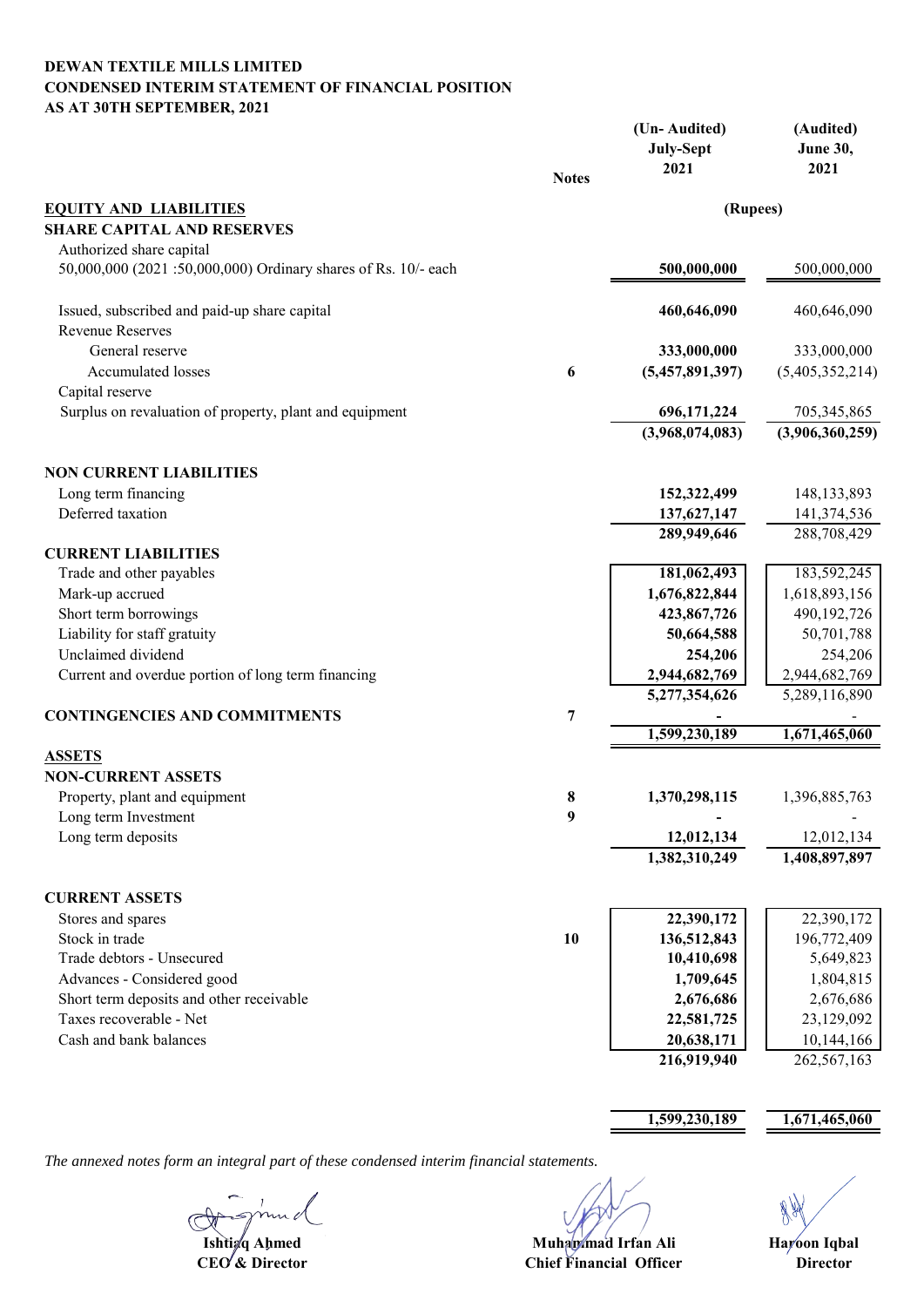# **DEWAN TEXTILE MILLS LIMITED CONDENSED INTERIM STATEMENT OF PROFIT OR LOSS (UN-AUDITED) FOR THE FIRST QUARTER ENEDED 30TH SEPTEMBER 2021**

|                                      |              | July-Sept      | July-Sept      |
|--------------------------------------|--------------|----------------|----------------|
|                                      |              | 2021           | 2020           |
|                                      | <b>Notes</b> | (Rupees) --    |                |
| Sales - Net                          |              | 90,224,449     |                |
| Cost of sales                        |              | (90, 114, 592) | (32, 237, 362) |
| Gross (Loss)                         |              | 109,857        | (32, 237, 362) |
| <b>Operating expenses</b>            |              |                |                |
| Administrative & general expenses    |              | (1,633,767)    | (978, 162)     |
| Operating (Loss)                     |              | (1,523,910)    | (33,215,524)   |
| Finance cost                         | 11           | (62, 809, 497) | (60, 363, 654) |
| (Loss) before taxation               |              | (64, 333, 407) | (93, 579, 178) |
| Taxation                             |              |                |                |
| - Current                            |              | (1, 127, 806)  |                |
| - Deferred                           |              | 3,747,389      | 4,242,663      |
|                                      |              | 2,619,583      | 4,242,663      |
| (Loss) for the period                |              | (61, 713, 824) | (89, 336, 515) |
| (Loss) per share - Basic and diluted | 12           | (1.34)         | (1.94)         |

**Ishtiaq Ahmed**

**CEO & Director Director Chief Financial Officer Muhammad Irfan Ali** 

**Haroon Iqbal**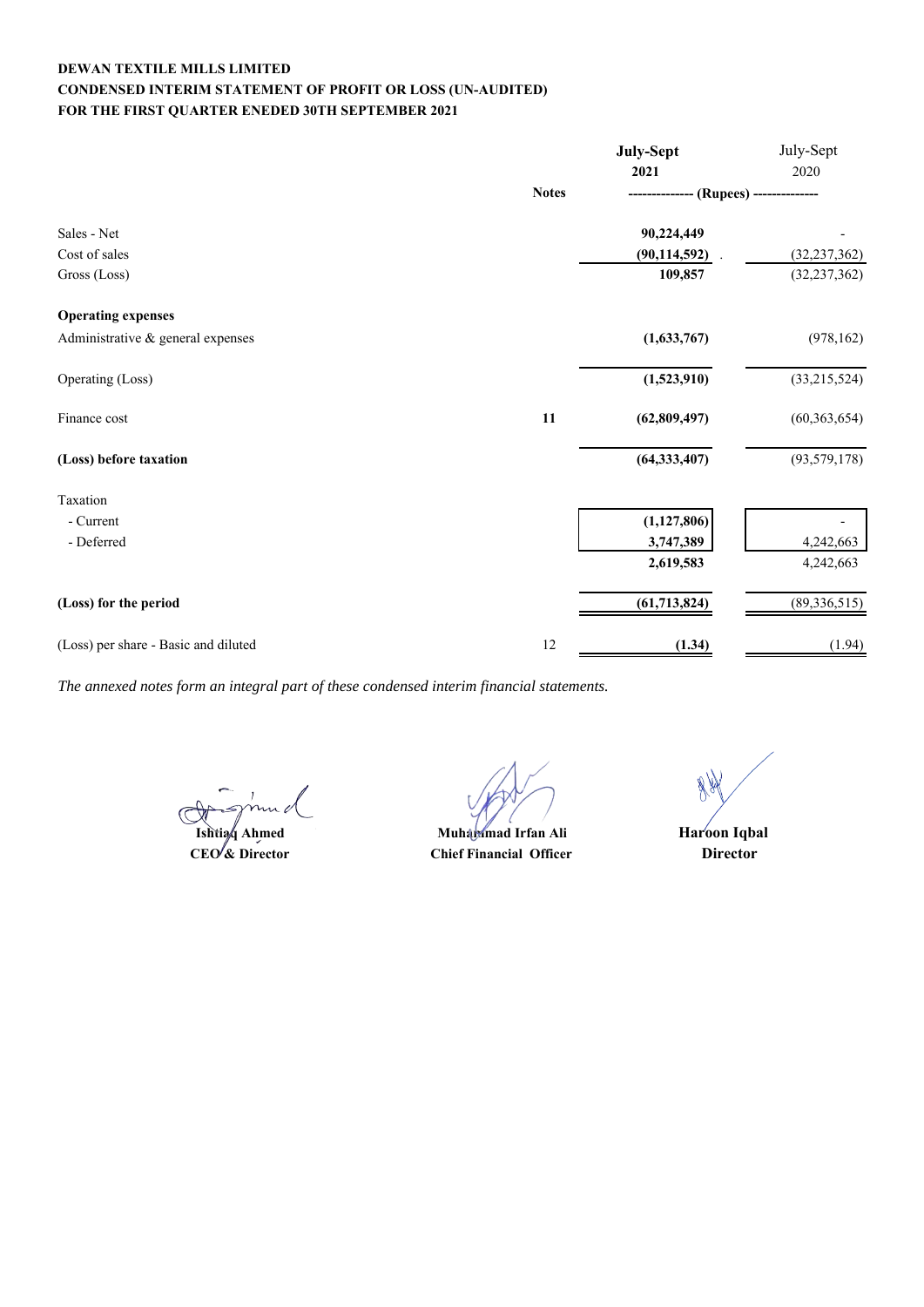# **DEWAN TEXTILE MILLS LIMITED CONDENSED INTERIM STATEMENT OF COMPREHENSIVE INCOME (UN-AUDITED) FOR THE FIRST QUARTER ENEDED 30TH SEPTEMBER 2021**

|                                                 | <b>July-Sept</b><br>2021               | July-Sept<br>2020 |
|-------------------------------------------------|----------------------------------------|-------------------|
|                                                 | -------------- (Rupees) -------------- |                   |
| (Loss) for the period                           | (61,713,824)                           | (89, 336, 515)    |
| Other comprehensive income:                     |                                        |                   |
| Effect of change in tax rates on balance        |                                        |                   |
| of revaluation on property, plant and equipment |                                        |                   |
|                                                 |                                        |                   |
| Total comprehensive (loss) for the period       | (61, 713, 824)                         | (89, 336, 515)    |

**Ishtiaq Ahmed Haroon Iqbal Muhammad Irfan Ali**

**CEO'& Director Director Director Chief Financial Officer Director Director**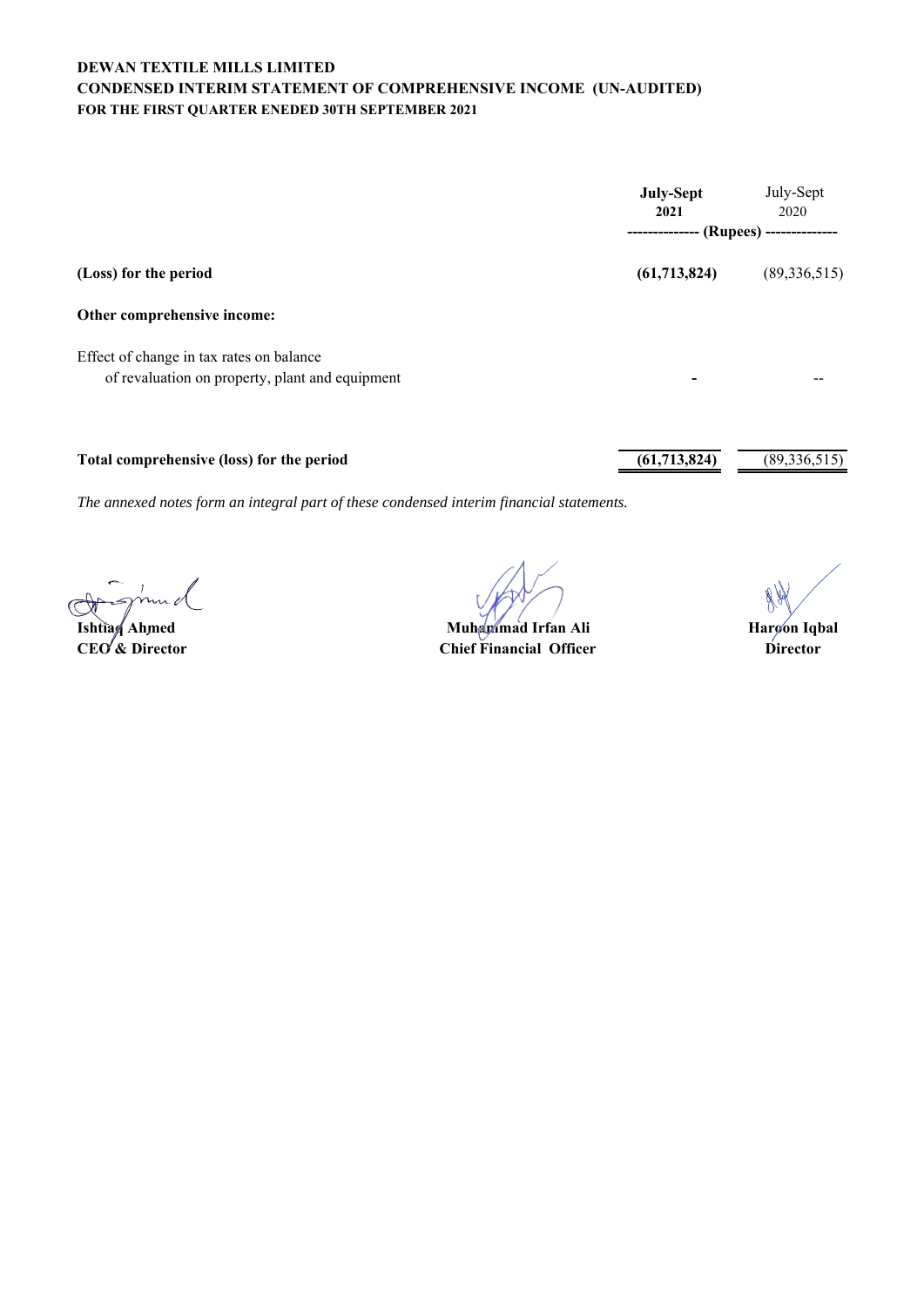# **CONDENSED INTERIM STATEMENT OF CASH FLOWS (UN-AUDITED) FOR THE FIRST QUARTER ENEDED 30TH SEPTEMBER 2021 DEWAN TEXTILE MILLS LIMITED**

|                                                      |              | July-Sept                              | July-Sept      |
|------------------------------------------------------|--------------|----------------------------------------|----------------|
|                                                      |              | 2021                                   | 2020           |
|                                                      | <b>Notes</b> | -------------- (Rupees) -------------- |                |
| <b>CASH FLOWS FROM OPERATING ACTIVITIES</b>          |              |                                        |                |
| (Loss) before taxation                               |              | (64, 333, 407)                         | (93, 579, 178) |
| Adjustment for non-cash and other items:             |              |                                        |                |
| Depreciation / amortisation expense                  |              | 26,587,648                             | 29,870,992     |
| Unwinding of discount                                |              | 4,488,606                              | 3,360,290      |
| Finance Cost                                         |              | 58,320,891                             | 57,003,364     |
|                                                      |              | 89,397,145                             | 90,234,646     |
| Cash outflows before working capital changes         |              | 25,063,738                             | (3,344,532)    |
| <b>Working capital charges</b>                       |              |                                        |                |
| (Increase) / decrease in current assets              |              |                                        |                |
| <b>Stock In Trade</b>                                |              | 60,259,566                             |                |
| Trade debtors                                        |              | (4,760,875)                            | 4,333,954      |
| Advances                                             |              | 95,170                                 | 50,310         |
|                                                      |              | 55,593,861                             | 4,384,264      |
| Increase / (decrease) in current liabilities         |              |                                        |                |
| Trade and other payable                              |              | (2,529,752)                            | 400,912        |
| Short term borrowings                                |              | (66,325,000)                           |                |
|                                                      |              | (68, 854, 752)                         | 400,912        |
| Cash (used in) generated from operations             |              | 11,802,847                             | 1,440,644      |
| <b>Payments for:</b>                                 |              |                                        |                |
| Income taxes (paid) / refund - Net                   |              | (580, 439)                             | (8,221)        |
| <b>Gratuity Paid</b>                                 |              | (37,200)                               |                |
| Finance cost paid                                    |              | (391,203)                              | (862,079)      |
|                                                      |              | (1,008,842)                            | (870, 300)     |
| Net cash generated from/used in operation activities |              | 10,794,005                             | 570,344        |
| Cash flows from investing activities                 |              |                                        |                |
| Net cash outflow from investing activities           |              |                                        |                |
| <b>Cash flows from financing activities</b>          |              |                                        |                |
| Long term financing paid                             |              | (300,000)                              |                |
| Net increase/(decrease) in cash and cash equivalents |              | 10,494,005                             | 570,344        |
| Cash and cash equivalents at beginning of the period |              | 10,144,166                             | 5,068,481      |
| Cash and cash equivalents at the end of period       |              | 20,638,171                             | 5,638,825      |
|                                                      |              |                                        |                |

**Ishtiaq Ahmed Haroon Iqbal Muhammad Irfan Ali CEO & Director Director Chief Financial Officer**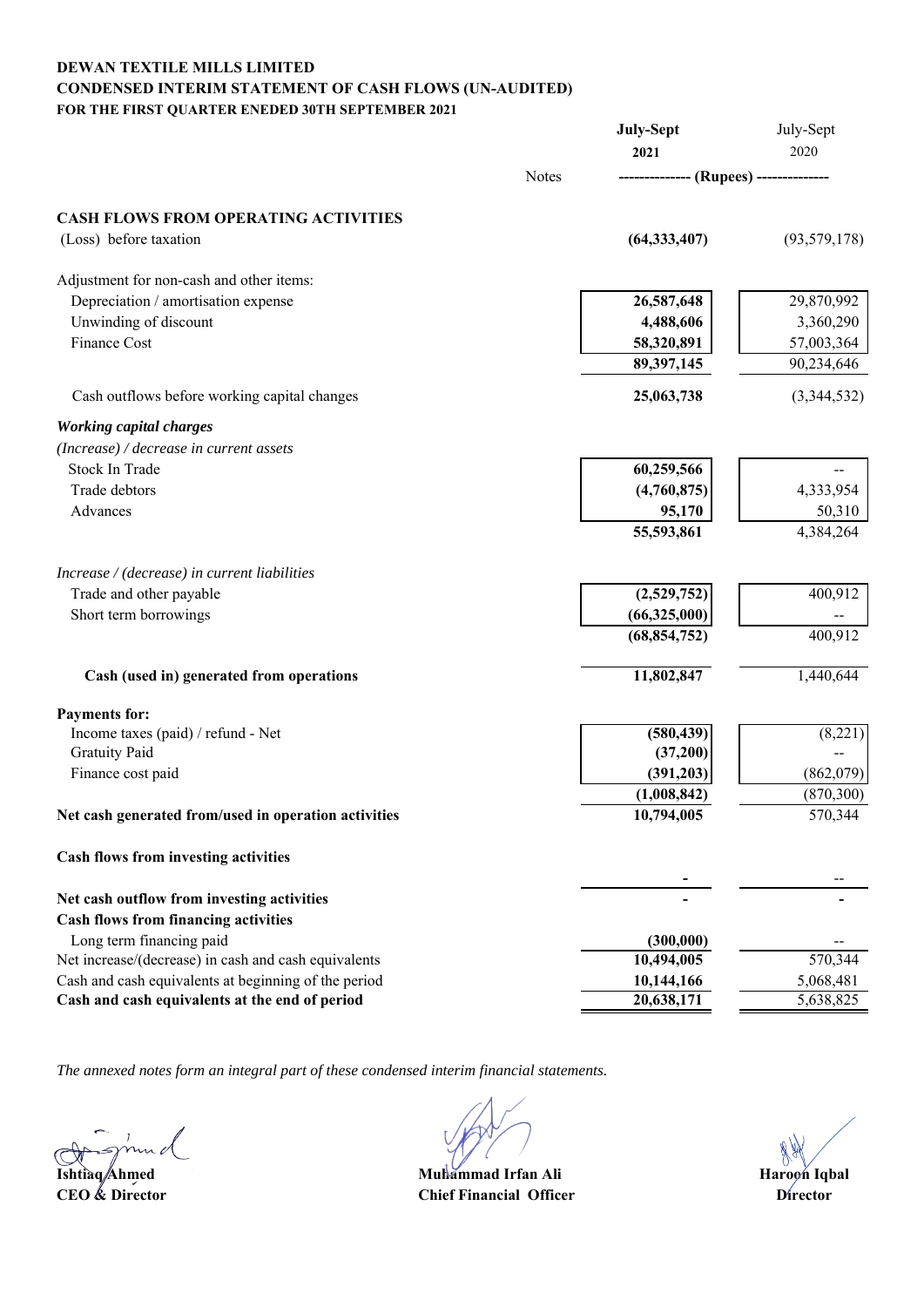# **FOR THE FIRST QUARTER ENEDED 30TH SEPTEMBER 2021 DEWAN TEXTILE MILLS LIMITED CONDENSED INTERIM STATEMENT OF CHANGES IN EQUITY (UN-AUDITED)**

|                                                                                                                      |                                                       |                                         | <b>Revenue reserves</b> |                                  | Capital reserves                                                 |                     |
|----------------------------------------------------------------------------------------------------------------------|-------------------------------------------------------|-----------------------------------------|-------------------------|----------------------------------|------------------------------------------------------------------|---------------------|
|                                                                                                                      | Issued,<br>subscribed<br>and paid-up<br>share capital | General<br>reserve                      | Accumulated<br>losses   | <b>Total revenue</b><br>reserves | Surplus on<br>revaluation of<br>property, plant<br>and equipment | <b>Total equity</b> |
|                                                                                                                      |                                                       |                                         |                         | (Rupees) -                       |                                                                  |                     |
| Balance as at 1st July 2020                                                                                          | 460,646,090                                           | 333,000,000                             | (4,941,820,473)         | (4,608,829,473)                  | 746,894,701                                                      | (3,401,279,682)     |
| Total comprehensive (loss) for the period                                                                            |                                                       |                                         |                         |                                  |                                                                  |                     |
| (Loss) for the period                                                                                                |                                                       |                                         | (89, 336, 515)          | (89, 336, 515)                   |                                                                  | (89, 336, 515)      |
|                                                                                                                      |                                                       |                                         | (89, 336, 515)          | (89, 336, 515)                   | $\overline{a}$                                                   | (89, 336, 515)      |
| Incremental depreciation transferred<br>from surplus on revaluation of property,<br>plant and equipment - Net of tax |                                                       |                                         | 10,387,209              | 10,387,209                       | (10, 387, 209)                                                   |                     |
| Balance as at 30th September 2020                                                                                    | 460,646,090                                           | 333,000,000                             | (5,020,769,779)         | (4,687,778,779)                  | 736,507,492                                                      | (3,490,616,197)     |
| Balance as at Ist July 2021<br>Total comprehensive (loss) for the period                                             | 460,646,090                                           | 333,000,000<br>$\overline{\phantom{a}}$ | (5,405,352,214)         | (5,072,352,214)                  | 705,345,865                                                      | (3,906,360,259)     |
| (Loss) for the period<br>Other comprehensive income                                                                  | --                                                    | $\overline{\phantom{a}}$                | (61,713,824)            | (61,713,824)                     | $\overline{\phantom{a}}$<br>--                                   | (61, 713, 824)      |
|                                                                                                                      |                                                       | $\overline{\phantom{a}}$                | (61, 713, 824)          | (61, 713, 824)                   | $\overline{\phantom{a}}$                                         | (61, 713, 824)      |
| Incremental depreciation transferred<br>from surplus on revaluation of property,                                     |                                                       |                                         |                         |                                  |                                                                  |                     |
| plant and equipment - Net of tax                                                                                     |                                                       |                                         | 9,174,641               | 9,174,641                        | (9,174,641)                                                      |                     |
| Balance as at 30 September 2021                                                                                      | 460,646,090                                           | 333,000,000                             | (5,457,891,397)         | (5, 124, 891, 397)               | 696,171,224                                                      | (3,968,074,083)     |

 $\sim \nu$ C

**Ishti**ng Ahmed<br>CEO & Director

**CEO & Director Director Chief Financial Officer Muhammad Irfan Ali Haroon Iqbal**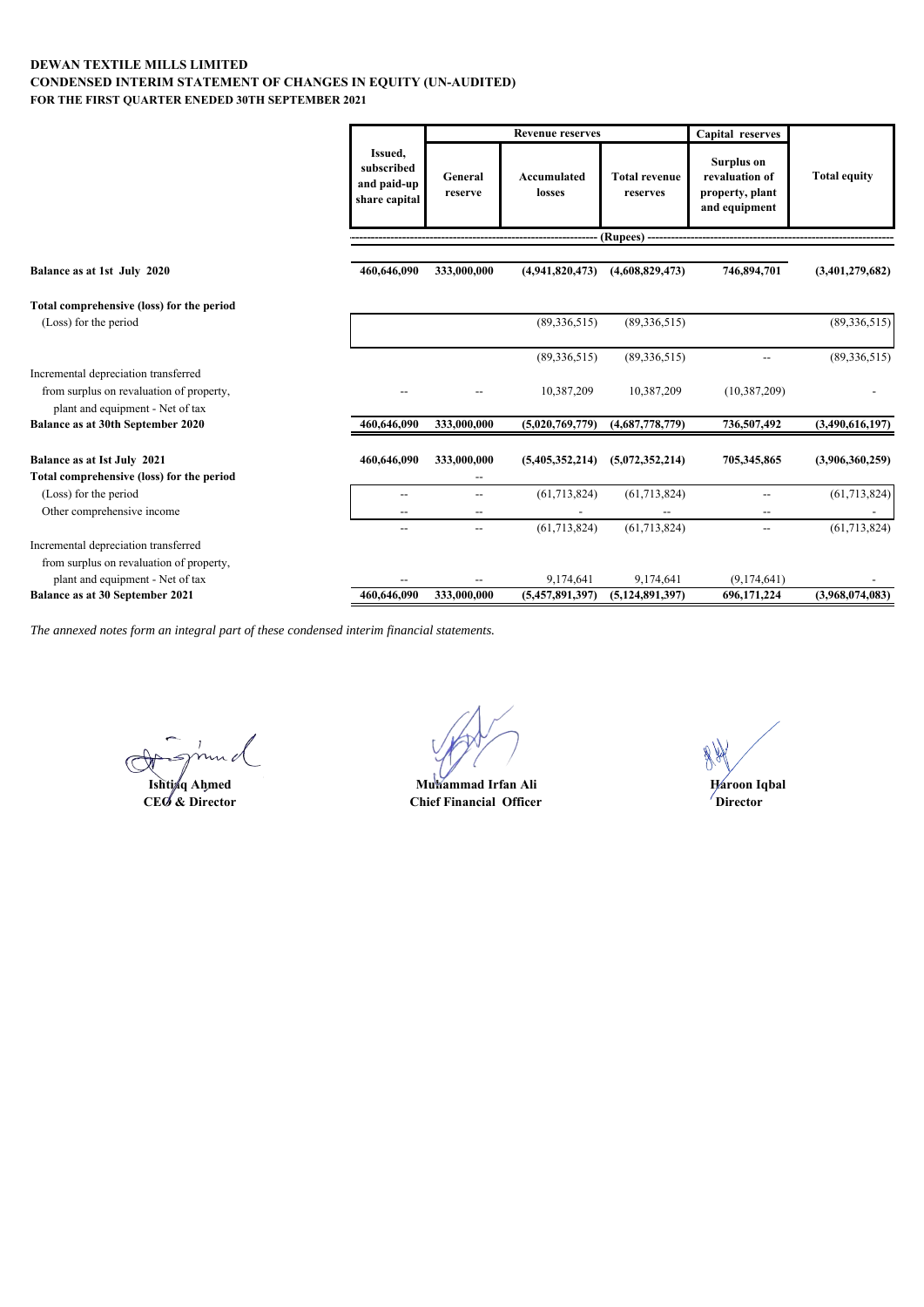# **DEWAN TEXTILE MILLS LIMITED NOTES TO THE CONDENSED INTERIM FINANCIAL STATEMENT (UN - AUDITED) FOR THE FIRST QUARTER ENEDED 30TH SEPTEMBER 2021**

#### **1 Status and Nature of Business**

Dewan Textile Mills Limited ('the Company') was incorporated in Pakistan on 16 April 1970 as a public limited company and is listed on the Pakistan Stock Exchange. The principal activity of the Company is manufacturing and sale of yarn. However, the Company has suspended its manufacturing operations since December 2015.

The geographical location and address of Company's business units including plant is as under:

- Company's registered office is located at Dewan Centre 3-A, Lalazar, Beach Hotel Road, Karachi.
- Company's production plant is situated at H/20 & H/26, S.I.T.E., Kotri, District Jamshoro, Sindh, Pakistan.

# **2 GOING CONCERN ASSUMPTION**

These condensed interim financial statements of the Company for the period ended 30th September 2021 reflects that the Company has sustained a net loss after taxation of Rs. 61.714 million (2021: Rs.505.072 million) and as of that date the Company's negative reserves of Rs. 5,124.891 million (2021: Rs.5,072.352 million) have resulted in negative equity of Rs. 3,968.074 million (2021: Rs.3,906,360 million). Further the Company's short term borrowing facilities have expired and not been renewed and the Company has been unable to ensure scheduled payments of liabilities due to the liquidity problems. Following course, majority of the lenders had gone into litigation for repayment of liabilities through attachment and sale of Company's hypothecated / mortgaged properties and one lender had also filed winding up petitions under section 301 of the Companies Act, 2017 as more fully explained in note 12.1 and note 12.2 to the annual financial statements for the year ended 30 June 2021. The Company has suspended its manufacturing operations since December 2015. These conditions indicate the existence of material uncertainty, which may cast significant doubt about the Company's ability to continue as a going concern, therefore, the Company may not be able to realize its assets and discharge its liabilities during the normal course of business.

These condensed interim financial statements have been prepared on going concern assumption as the Company approached its lenders for further restructuring of its liabilities, which is in process. Company is hopeful that such restructuring will be effective soon and will streamline the funding requirements of the Company which will ultimately help the management to resume the operations with optimum utilisation of production capacity. As the conditions mentioned in the foregoing paragraph are temporary and would reverse therefore, the preparation of condensed interim financial statement using going concern assumption is justified.

# **3 BASIS OF PREPARATION**

- **3.1** These condensed interim financial statements of the Company have been prepared in accordance with the accounting and reporting standards as applicable in Pakistan for interim financial reporting. The accounting and reporting standards applicable in Pakistan for interim financial reporting comprise of International Accounting Standard (IAS) 34, "Interim Financial Reporting", issued by the International Accounting Standards Board (IASB) as notified under the Companies Act, 2017 and provisions of and directives issued under the Companies Act, 2017. Where provisions of and directives issued under the Companies Act, 2017 differ from the requirements of IAS 34, the provisions of and directives issued under the Companies Act, 2017 have been followed.
- **3.2** These condensed interim financial statements do not include all the information and disclosures required in the annual audited financial statements, and should be read in conjunction with the Company's annual audited financial statements for the year ended 30 June 2021.

# **4 SIGNIFICANT ACCOUNTING POLICIES AND ESTIMATES**

**4.1** The accounting policies and methods of computation adopted and applied in the preparation of these condensed interim financial statements are consistent with those followed in the preparation of the Company's annual financial statements for the year ended 30 June 2021.

## **4.2 Application of new and revised International Financial Reporting Standards**

#### **4.2.1 Standards, amendments to standards and interpretations becoming effective during the period**

There are certain new standards, amendments to existing standards and new interpretations on approved accounting standards that became effective during the period and are mandatory for accounting periods of the Company beginning on or after July 01, 2021 but are considered not to be relevant or not to have any material effect on the Company's operations and are, therefore, not disclosed in these condensed interim financial statements.

#### **4.2.2 Standards, amendments to standards and interpretations becoming effective in future periods.**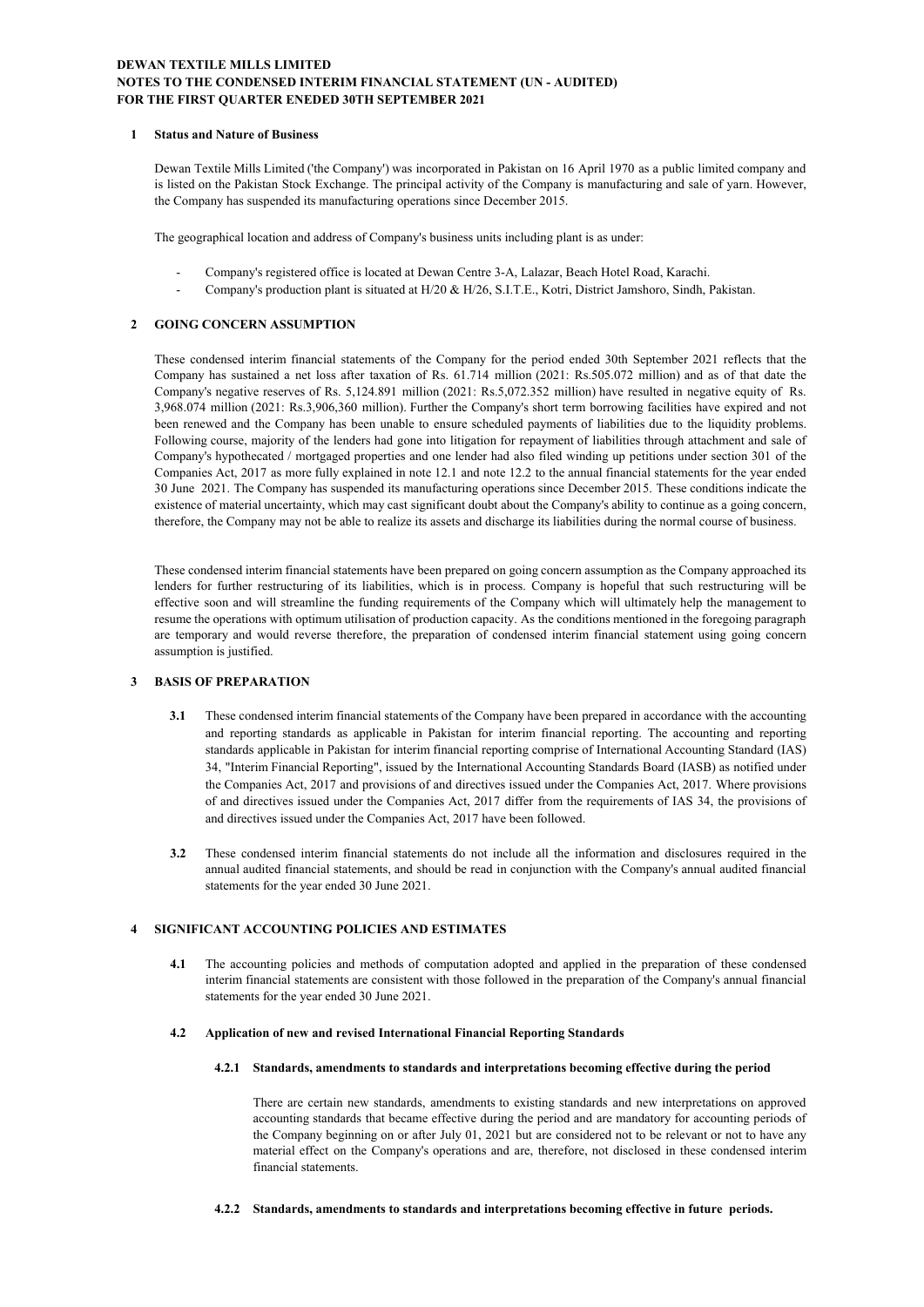There are certain new standards, amendments to standards and interpretations that will became effective in future accounting periods but are considered not to be relevant or not to have any material effect on the Company's operations and are, therefore, not disclosed in these condensed interim financial statements.

# **5 ACCOUNTING EXTIMATES, JUDGEMENTS AND FINANCIAL RISK MANAGEMENT**

- **5.1** The preparation of these condensed interim financial statements in conformity with approved accounting standards requires management to make estimates, assumptions and use judgments that affect the application of policies and reported amounts of assets and liabilities and income and expenses. Estimates, assumptions and judgments are continually evaluated and are based on historical experience and other factors, including reasonable expectations of future events. revision to accounting estimates are recognized prospectively commencing from the period of revision.
- **5.2** Judgments and estimates made by management in the preparation of these condensed interim financial statements are the same as those that were applied to the financial statements as at and for the year ended June 30, 2021.
- **5.3** The Company's financial risk management objectives and policies are consistent with those objectives and policies which were disclosed in the financial statements of the Company for the year ended June 30, 2021

|   |                               | (Un-Audited)       | (Audited)              |
|---|-------------------------------|--------------------|------------------------|
|   |                               | July-Sept          | Jun 30,                |
|   |                               | 2021               | 2021                   |
| 6 | <b>REVENUE RESERVES</b>       | ---------------    | (Rupees) ------------- |
|   | General reserves              |                    |                        |
|   | Accumulated losses            | 333,000,000        | 333,000,000            |
|   |                               | (5,457,891,397)    | (5,405,352,214)        |
|   |                               | (5, 124, 891, 397) | (5,072,352,214)        |
|   | CONTINGENGIES AND COMMITMENTS |                    |                        |

#### **7 CONTINGENCIES AND COMMITMENTS**

There has been no significant change in the contingencies and commitments since the last audited financial statements for the year ended June 30, 2021

|   |     |                                            |     | <b>July-Sept</b><br>2021   | 30 June<br>2021 |
|---|-----|--------------------------------------------|-----|----------------------------|-----------------|
| 8 |     | PROPERTY, PLANT AND EQUIPMENT              |     | -- (Rupees) -------------- |                 |
|   |     | Operating fixed assets                     |     |                            |                 |
|   |     | Capital work in progress - At cost         | 8.1 | 1,359,992,726              | 1,386,580,374   |
|   |     |                                            |     | 10,305,389                 | 10,305,389      |
|   |     |                                            |     | 1,370,298,115              | 1,396,885,763   |
|   | 8.1 | <b>Operating fixed assets</b>              |     |                            |                 |
|   |     | Opening net book value (NBV)               |     |                            |                 |
|   |     | Disposal (NBV) during the period / year    |     | 1,386,580,374              | 1,506,064,338   |
|   |     | Depreciation charged for the period / year |     |                            |                 |
|   |     | Closing net book value (NBV)               |     | (26,587,648)               | (119, 483, 964) |
|   |     |                                            |     | 1,359,992,726              | 1,386,580,374   |

# **9 LONG TERM INVESTMENT**

#### **Investment in associate**

Dewan Salman Fibre Limited

**9.1** Associate is an entity over which the Company has significant influence but  $\overline{no\ control}$ . Company's investee company is considered to be its associate by virtue of common directorship, member of Yousuf Dewan Companies and its ownership interest of 28.47% in investee company.

-- **--** 

## **9.2 Investment in Dewan Salman Fibre Limited - at equity method**

| Number of shares held             |             |             |
|-----------------------------------|-------------|-------------|
| Cost of investment (Rupees)       | 104,288,773 | 104,288,773 |
| Fair value of investment (Rupees) | 210,000,000 | 210,000,000 |
| Ownership interest                | 91,774,120  | 91,774,120  |
|                                   | 28.47%      | 28.47%      |

**9.3** Investment in associated company was made in accordance with the requirement of then effective Companies Ordinance 1984 As the Company's share of losses exceed its interest in the associate the Company has